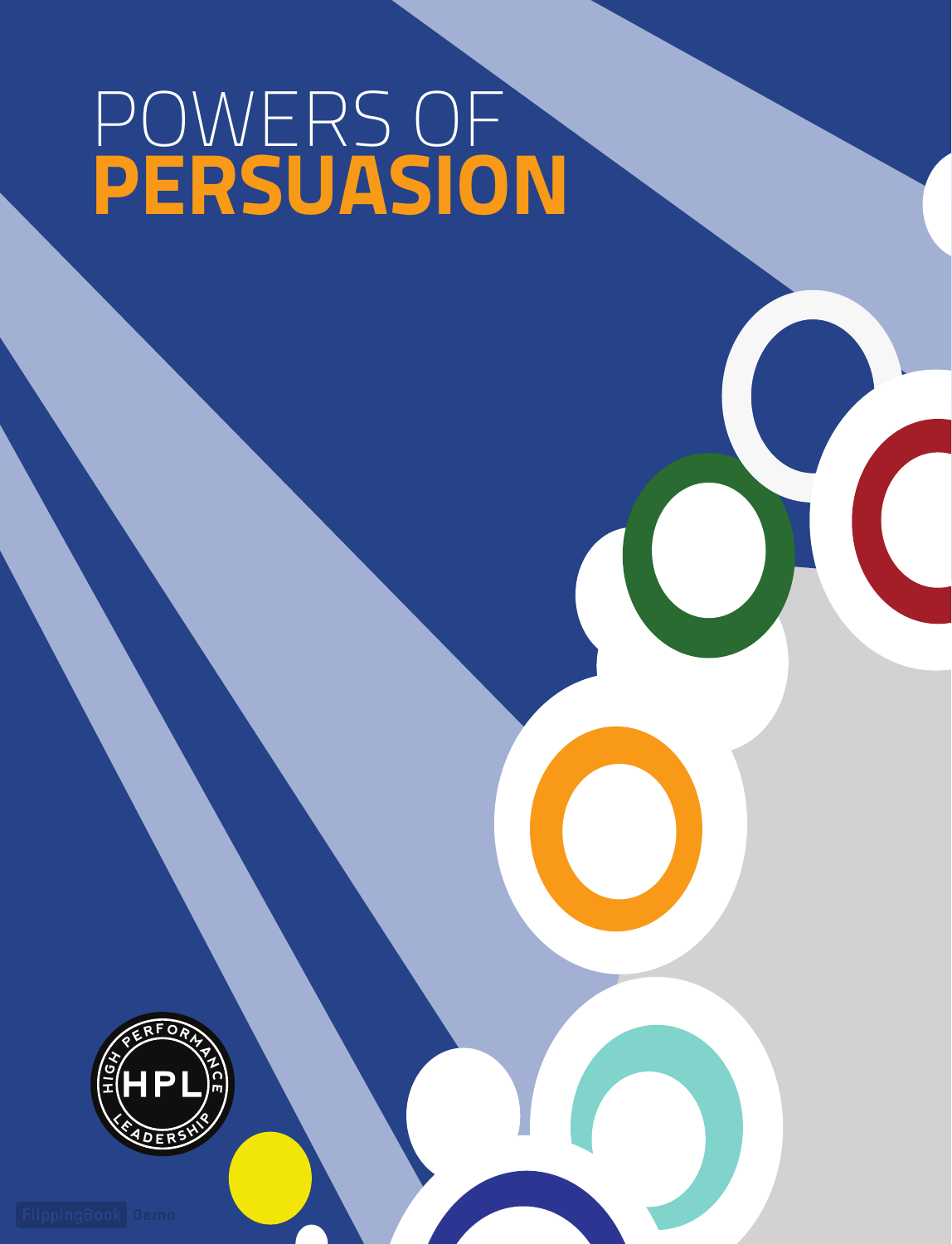# OWERS OF

Persuasion is the single most important business leadership and personal skill. Without the skill of persuasion, leaders would be unable to lead; salespeople would be unable to sell. Persuasion is the key to success in every facet of life. Most people do not understand the key elements of persuasion and fewer still apply the process.

Current neurological brain research shows how the mind reacts to logic and emotion. By integrating age-old knowledge with modern science we can help people make quick, non-analytical decisions using their own built-in shortcuts to making decisions.

The more skilled leaders are at the art and science of using the power of persuasion, the more likely the goals of the organization will be met successfully without frustration or resistance. Persuasion is not the same as manipulation. While persuasion can be used as a tool to manipulate, ill intent and self-serving motives are the hallmark of manipulation.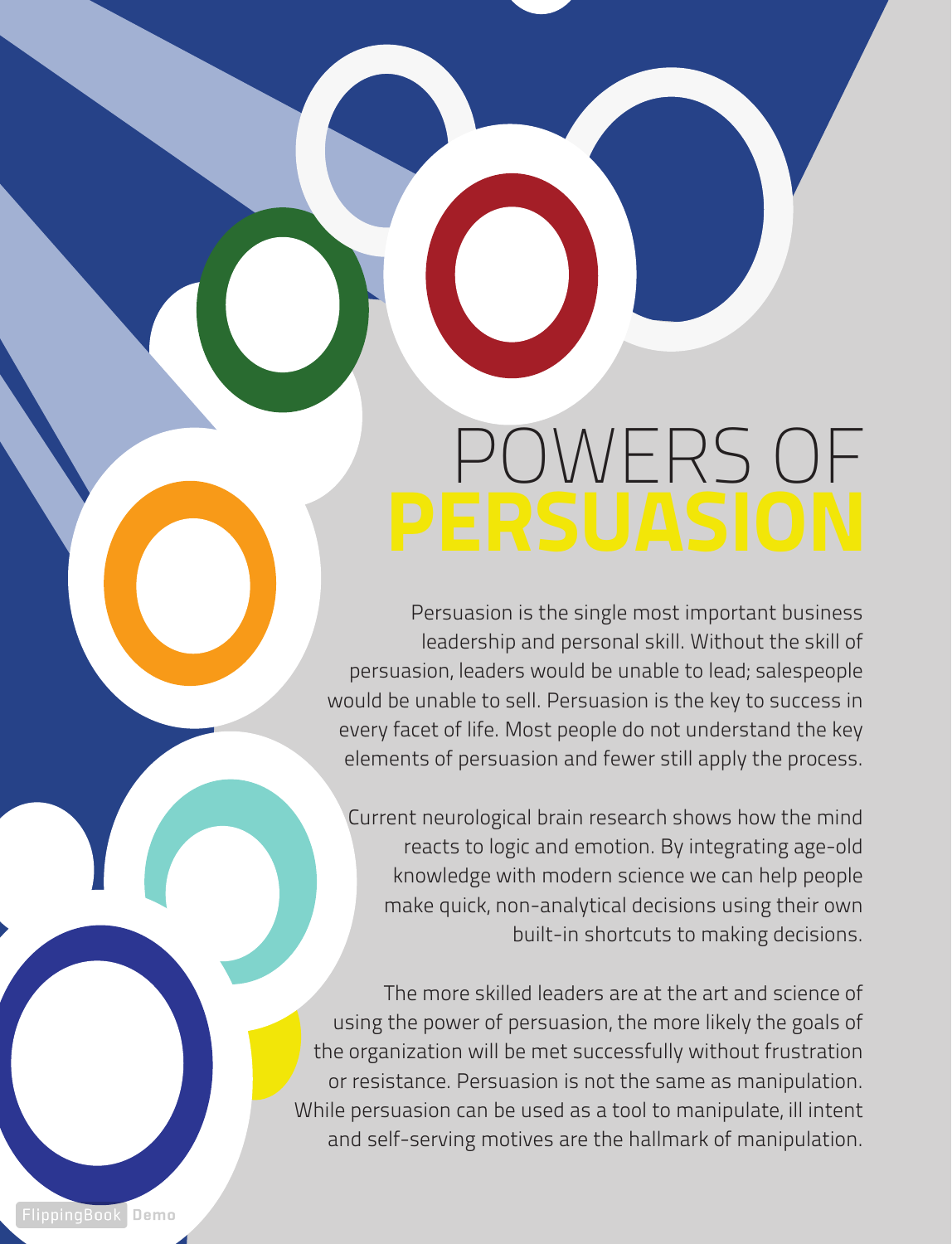## **BUILDING BLOCKS OF PERSUASION**

Leading through persuasion is a skill that must be learned. It's not about swaying people against their will; persuasion is offering others a chance to see things from a new light. As the initiator, you must find a delivery style that allows you to communicate your conviction in a compelling way. Taking part in the act of persuading others and sweeping them up into a mutual vision is a wonderful experience for High Performance Leaders.

Persuasion is defined as a process that changes attitudes, beliefs, opinions or behaviors. It's the single most powerful skill a leader may possess. Persuasion provides the ability to shift and transform employees and, ultimately, the culture of an organization. Leaders who practice the skill of persuasion are more engaged and trusted by their employees than those who adhere to the old 'command and control' way of management.

There are three key building blocks that support the persuasion process. Plato and Aristotle defined this process thousands of years ago, but they still remain valid today.



The three building blocks are:

- 1. Logos—Logic
- 2. Pathos—Emotion

#### 3. Ethos—Authority, Credibility

Every persuasion process involves one or more of these building blocks. To decide which tool to use, logic or emotion, it's essential to understand whether an individual responds in an analytical or automatic way.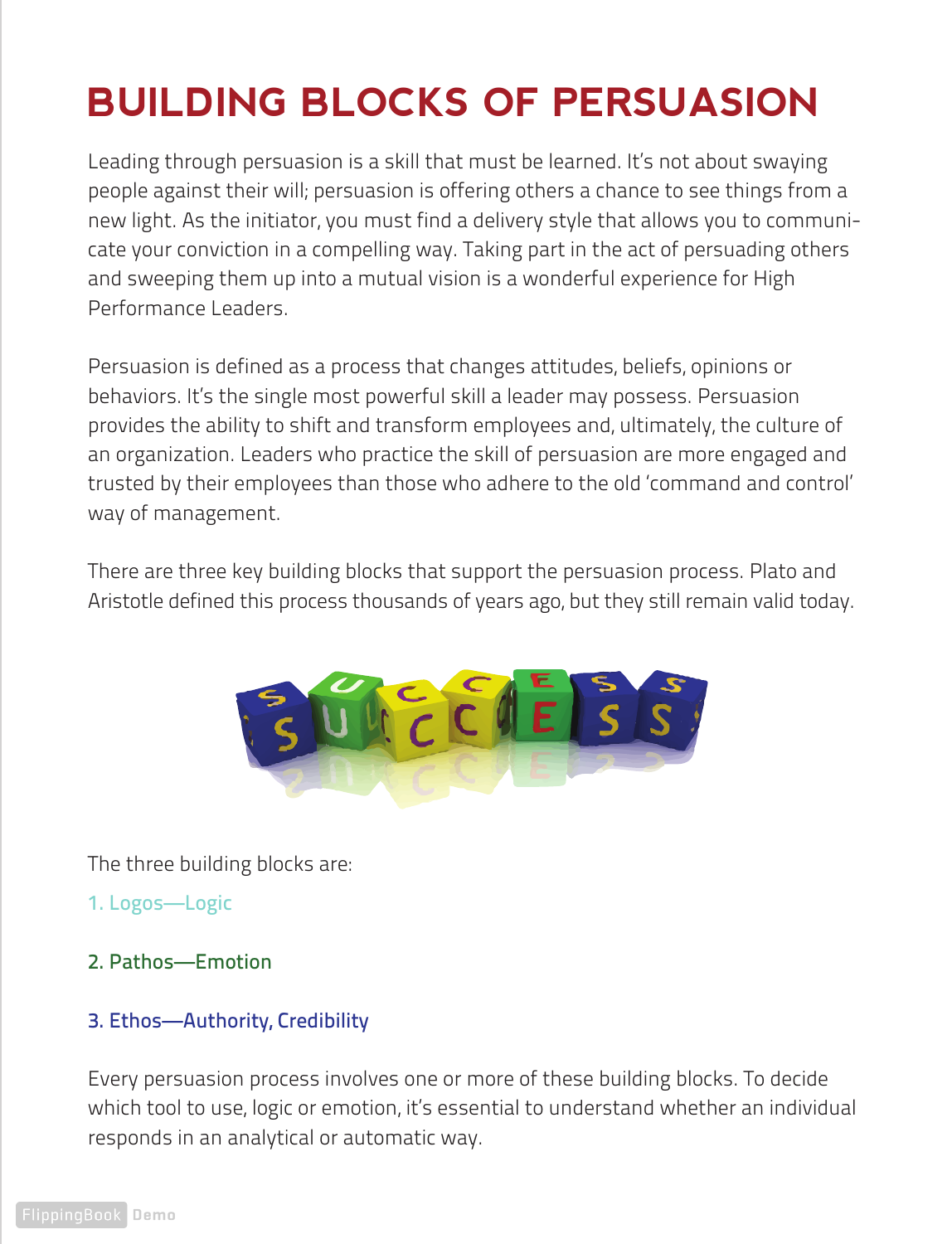## **SECRET LIFE OF THE BRAIN**

The **analytical thinker** is thinking logically, systematically working out the decision with analysis, judgment, evaluation, concentration and a huge cognitive.

The **automatic thinker** operates on "gut feelings", basing decisions on their automatic, built-in psychological reactions. Our brains are hard wired to respond to stimuli that help us make easy, quick, correct decisions. We respond to these "powers" of non-analytical compliance with what feels like gut reactions. These reactions are a composite of prior situations and experiences we draw on. Powers are our built-in navigational aids. They are essential parts of our very being. Leaders who learn to help others make quick, automatic, nonanalytical decisions using their own inborn powers have incredible power over others.



## **THE POWERS OF PERSUASION**

#### The Friendship Power

This power encompasses all elements that create the feelings of positive relations. The goal of the friendship power is to bond with others by finding common ground, common interests and common goals. The strongest element in the friendship equation is similarity.

#### The Authority Power

Authority is a critical emotional power, a prerequisite for other powers. Authority is usually defined as a position such as a lawyer, manager, teacher or policeman. The authority power uses the "rightness" of the request based on association of the role.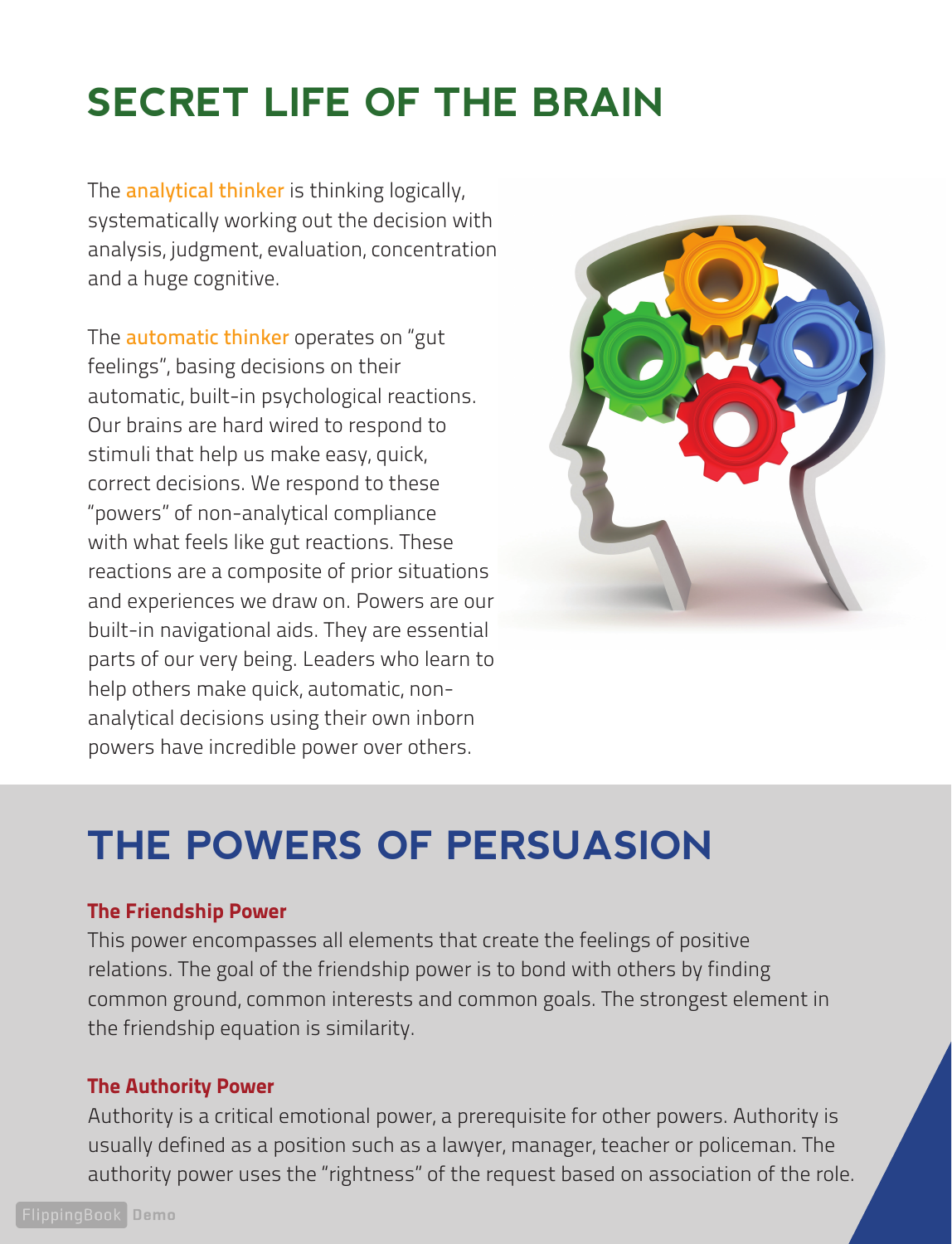#### The Consistency Power

Consistency is important because it makes individuals feel comfortable, gut-level confident that we are making the right decisions. Leaders persuade by making people comfortable. The consistency power forms the bedrock of our internal self-guidance system. People are slaves to consistency and conformity. We use past performance data as an easy, safe, comfortable, non-thinking guide to make current decisions and to generate action.

The secret to benefiting from the consistency power is to learn what the person you are trying to persuade will be comfortable with. By learning about the person and how they acted in the past about issues being discussed, frame your request so that a positive decision will be consistent with past actions. Set up a safe "consistency zone" for each person to make relatively risk-free, comfortable decisions.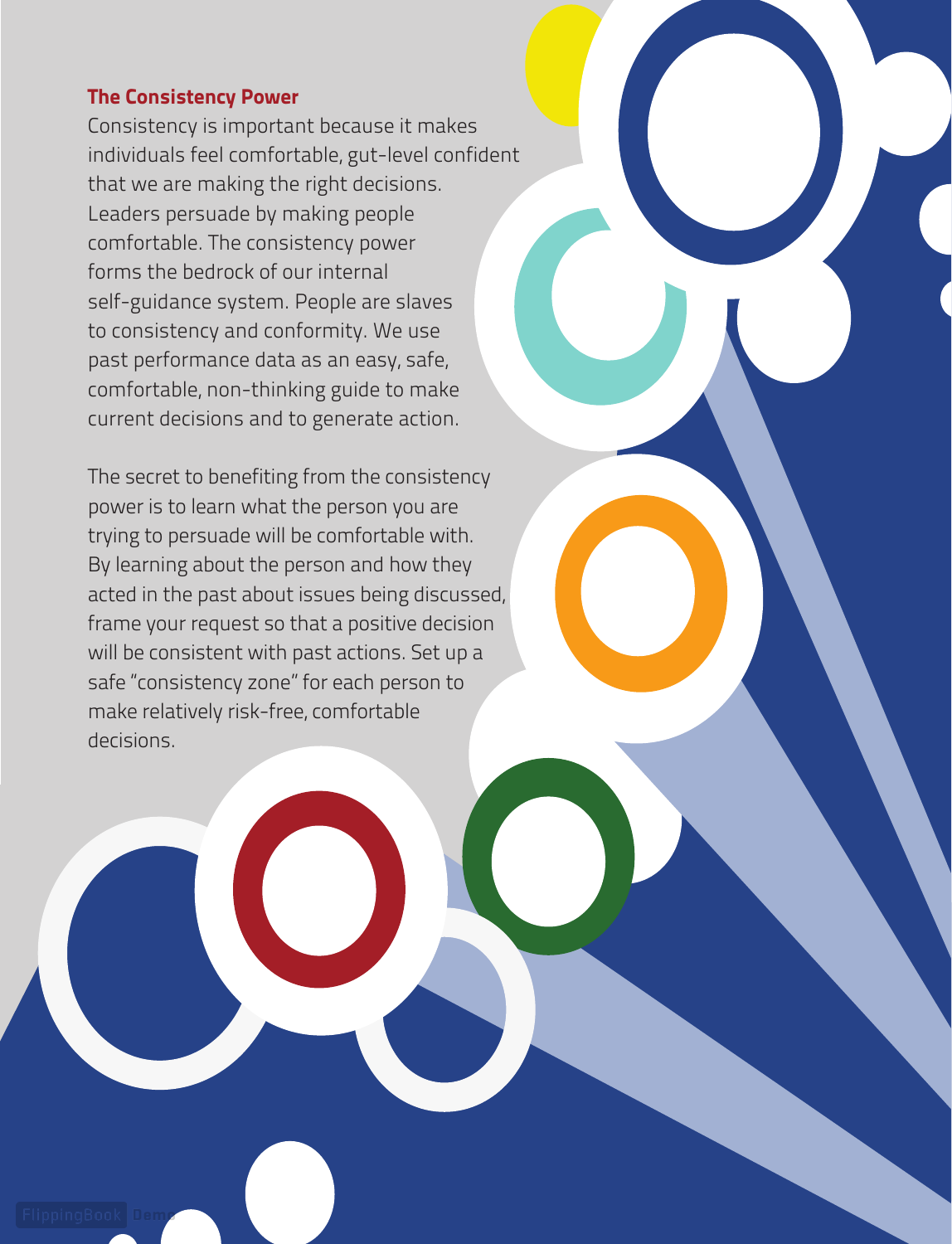#### The Reciprocity Power

Reciprocity is the well-documented, universal psychological requirement to have the recipient of a gift give back something in return. You create indebtedness, an IOU that must be repaid in some way at some point in time.

#### The Hope Power

This drives all human motivation. It is the foundation for all human decision and action. Decisions and actions to achieve hopes, needs, wants and dreams always trump logic, reason and cognitive thought. This wonderful power is easy to activate. Adding the right powers to the hope power, you will have a formidable multi-pronged arsenal for success.

## **COMMUNICATION**

Persuasion is based on giving, receiving and understanding information. To persuade effectively, you must be able to understand an individuals needs, wants and desires, and be understood when proposing an idea or solution. Effective communication is more important now than ever, especially as employees are encouraged to ask questions of "why?" True communication only occurs when the message is received and understood as intended. Communication is the basis for all interaction and is the process of understanding, and being understood.

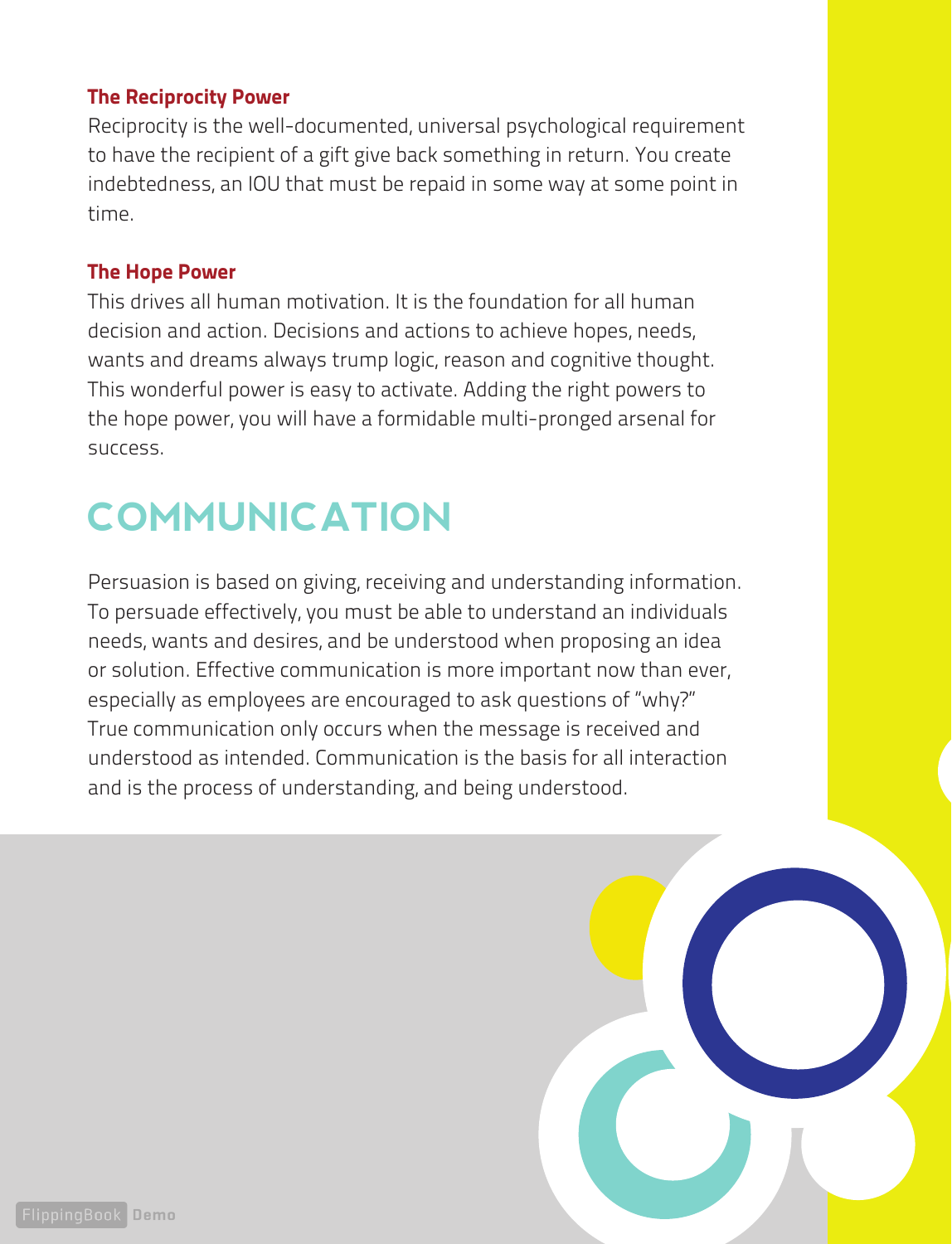## **IN CONCLUSION**

The most persuasive arguments come from leaders who exhibit high ethos, and appeal to both logic and emotion. All of these require listening to, understanding and empathizing with your employees. By listening and understanding, leaders build trust among the organization. Listening also helps one base persuasive arguments on the facts or logic that others find compelling. As a High Performance Leader, it's essential to listen and understand the employees of your organization. Leaders who do not exhibit these qualities have a difficult time persuading and rely on coercive power, rather than leadership.

The Power of Persuasion is a tool for moving an organization and it's people forward, by inspiring individuals to reach beyond their limits and creating motivated teams. High Performance Leaders have a firm hold on how to help individuals develop trust and ownership through the use of persuasion. By establishing a common view with the people under your leadership, you take an active role in convincing individuals that they are the basis of present changes for a better future.

1. Williams, Ray B. "Leaders Need To Use Influence and Persuasion, Not Authority." Psychology Today. N.p., 30 May 2009. Web.